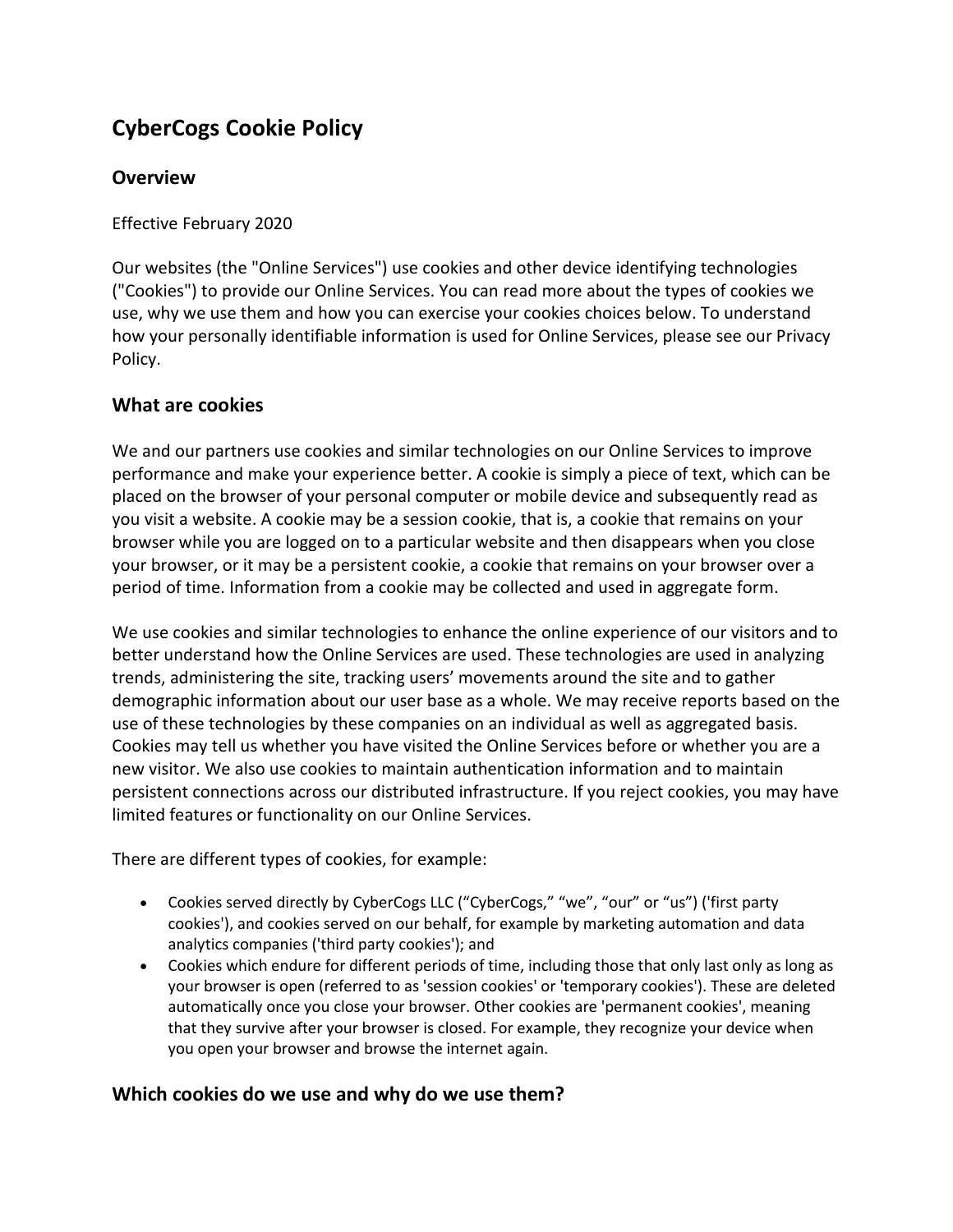The following table sets out the different categories of cookies that the Online Services use and why we use them.

| <b>Type of</b><br>cookie        | <b>Source</b>                     | What these cookies do                                                                                                                                                                                                                                                                                                                                                         | How to exercise your cookie<br>choices                                                                                                                                                                                                                                         |
|---------------------------------|-----------------------------------|-------------------------------------------------------------------------------------------------------------------------------------------------------------------------------------------------------------------------------------------------------------------------------------------------------------------------------------------------------------------------------|--------------------------------------------------------------------------------------------------------------------------------------------------------------------------------------------------------------------------------------------------------------------------------|
| Essential<br>website<br>cookies | CyberCogs<br>Technical<br>Support | Associate your web browser session<br>with your support.CyberCogs.com<br>login, allowing access to exclusive<br>technical content and authorized<br>product downloads.                                                                                                                                                                                                        | You can control and delete these<br>cookies through your browser<br>settings after each login session.<br>If you choose to do so, you will<br>have to re-enter your login and<br>password to access the<br>support.CyberCogs.com<br>resources associated with your<br>account. |
| Functionality<br>cookies        | CyberCogs                         | This cookie retains the contact details<br>you provide on our contact and<br>document download requests solely<br>to remove the need to re-type this<br>information for every request.                                                                                                                                                                                        | You can control and delete these<br>cookies through your browser<br>settings. If you choose to do so,<br>you will need to re-input your<br>contact details for every request.                                                                                                  |
| Analytics<br>cookies            | Google<br>Analytics               | We use Google Analytics to collect<br>information on how the Online<br>Services are used and to report on the<br>Online Services usage statistics.                                                                                                                                                                                                                            | More information, including<br>details on how to opt-out, is<br>available here:<br><b>Google's privacy policy</b><br><b>Opt out of Google Analytics</b>                                                                                                                        |
| Analytics<br>cookies            | CommuniGator                      | We use CommuniGator to recognize<br>you and see how you navigate the<br>Online Services. This helps us improve<br>the way our website works.                                                                                                                                                                                                                                  | You can control and delete these<br>cookies through your browser<br>settings. More information is<br>available here:<br>CommuniGator's privacy policy                                                                                                                          |
| Marketing<br>cookies            | CommuniGator                      | We use CommuniGator to recognize<br>you when you return to the Online<br>Services. This enables us to<br>personalize our content for you. These<br>cookies also record your visit to the<br>Online Services, the pages you have<br>visited and the links you have<br>followed. We use this information to<br>make our Online Services, the<br>advertising displayed on it and | More information is available<br>here:<br>CommuniGator's privacy policy                                                                                                                                                                                                        |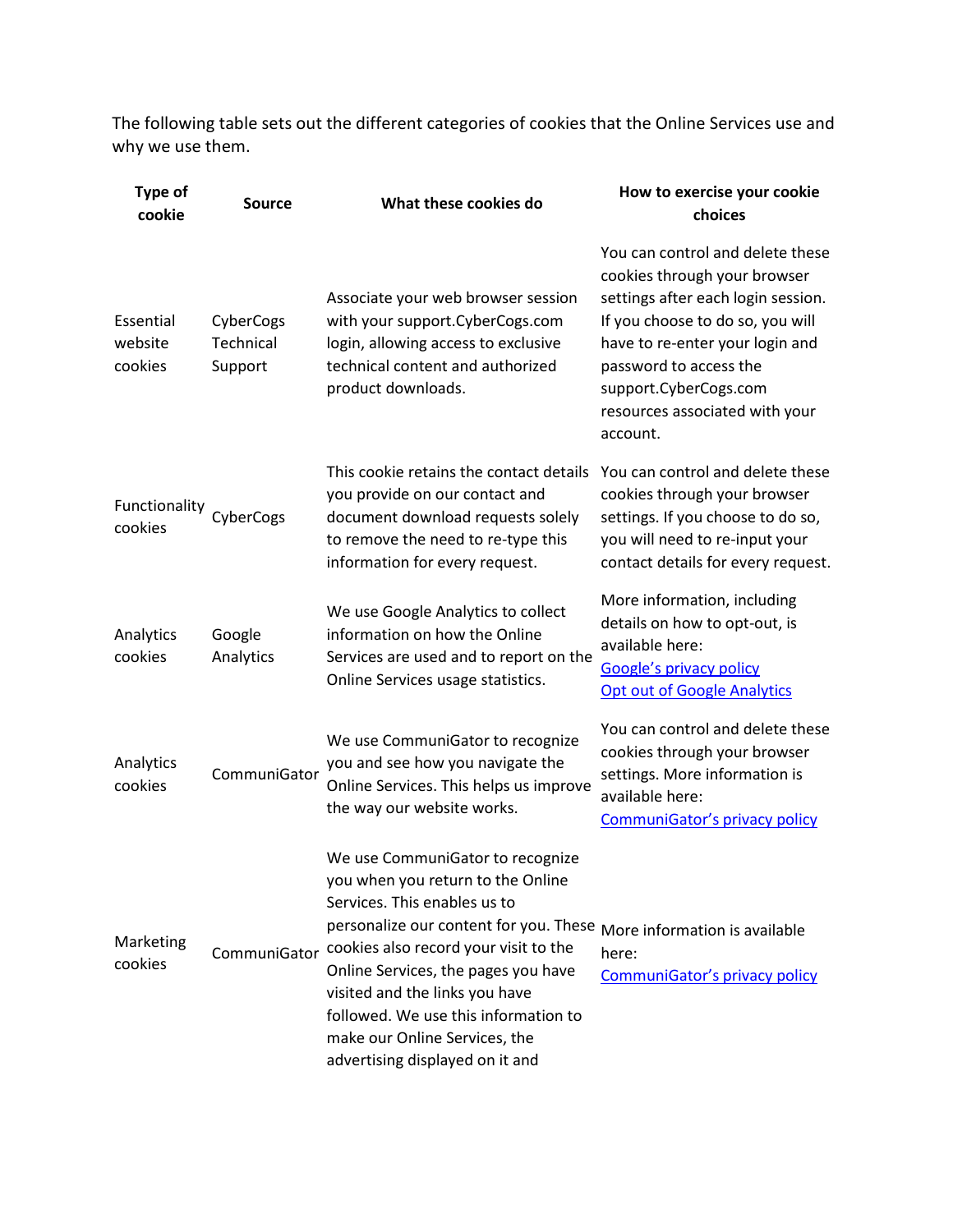communications sent more relevant to your interests.

### **Analytics / log files**

As is true of most websites, we gather certain information automatically and store it. This information may include Internet protocol (IP) addresses, browser type, internet service provider (ISP), referring/exit pages, operating system, date/time stamp, and/or clickstream data.

We may combine this automatically collected log information with other information we collect about you. We do this to improve services we offer you, or to improve marketing, analytics, or site functionality.

#### **Personalized Messaging**

We partner with third parties to either display advertising on our website or to provide more relevant content. Our third-party partner may use technologies such as cookies to gather information about your activities on this site in order to provide you advertising based upon your browsing activities and interests. If you wish not to have this information used for the purpose of serving you interest-based ads, you may opt-out by clicking here (or if located in the European Union click here). Please note this does not opt you out of being served ads. You will continue to receive generic ads.

## **How can you exercise your cookies choices?**

You have the right to choose whether or not to accept cookies. However, they are an important part of how our Online Services work, so you should be aware that if you choose to refuse or remove cookies, this could affect the availability and functionality the Online Services.

If you don't want the Online Services to use cookies, please follow the instructions below.

## **Website (Browser) Opt-Out:**

Most browsers accept cookies by default. You may be able to change the settings to have your browser refuse certain cookies or notify you before accepting cookies. To do so, please follow the instructions provided by your browser, which are usually located within the "Help", "Tools" or "Edit" menus. Some third parties also provide the ability to refuse their cookies directly by clicking on an opt-out link, and we have tried to indicate where this is possible in the table above.